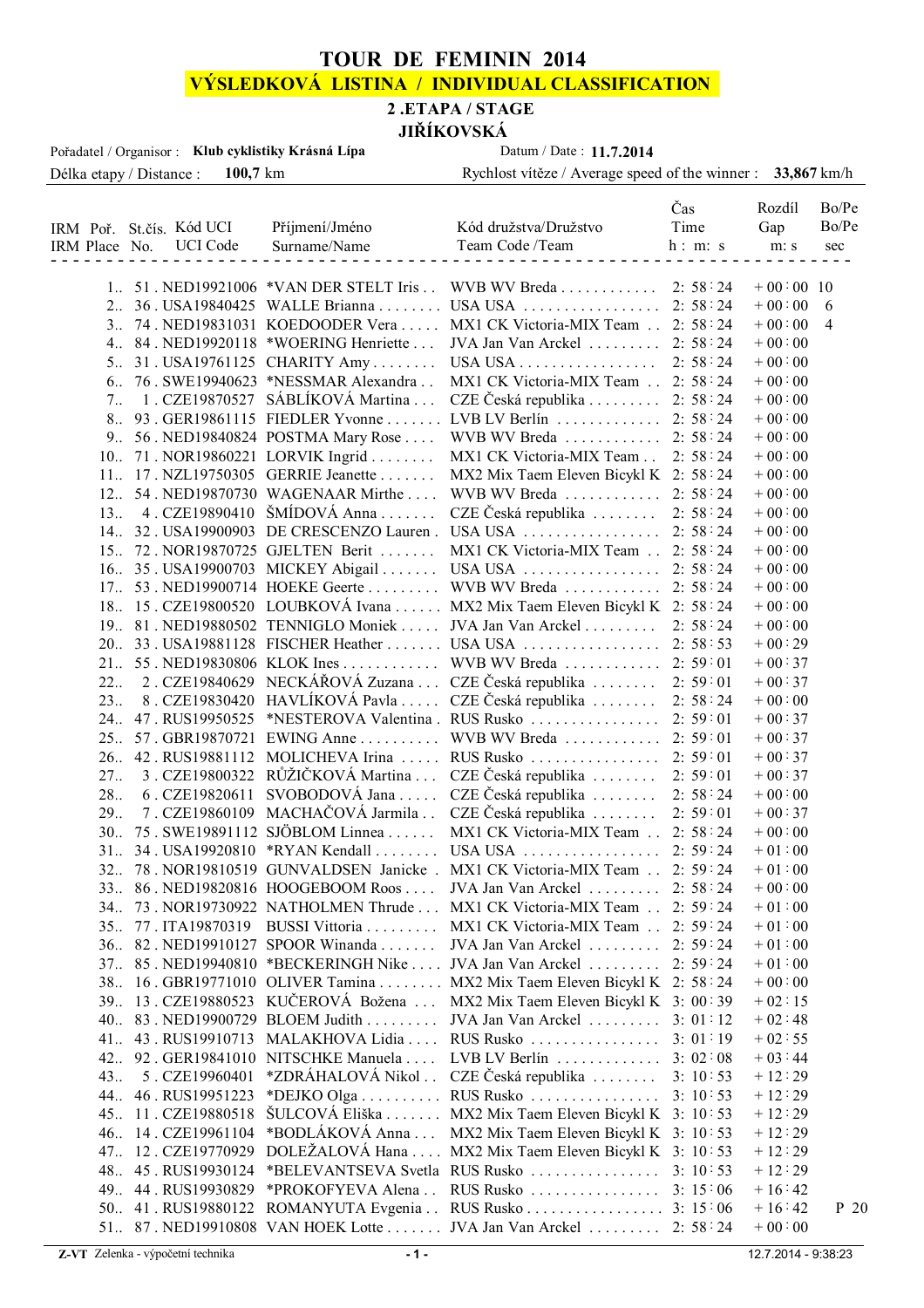| AB |  |  | $\therefore$ 52. NED19911107 OUDMAN Hilde $\dots \dots \dots$ WVB WV Breda $\dots \dots \dots$ |
|----|--|--|------------------------------------------------------------------------------------------------|
| AB |  |  | $\therefore$ 94. GER19940408 *RATHMANN Maxie $\therefore$ LVB LV Berlín $\dots \dots \dots$    |

Uvedené časy jsou bez bonifikací a penalizací./ All times are without bonifications and penalties . Nombre de partans/Number of starters/Počet startujících : 53 Coureurs hors délai/Riders finishing out of time limit/Počet závodníků po limitu : 0 Coureurs ayant abandonné/Riders abandoning the Race /Počet vzdalých závodníků : 2

#### **BODOVACÍ SOUTĚŽ-DOJEZD v / POINTS COMPETITION in : 2 . ETAPĚ / STAGE**

|     | Poř. St.čís. Příjmení / Jméno<br>Place No. Surname / Name | Body<br>Points |                 |                | Poř. St.čís. Příjmení / Jméno<br>Place No. Surname / Name | Body<br>Points |
|-----|-----------------------------------------------------------|----------------|-----------------|----------------|-----------------------------------------------------------|----------------|
|     | $*VAN$ DER STELT Iris 25                                  |                |                 | 56             | POSTMA Mary Rose $\dots\dots\dots$                        |                |
| 36. |                                                           |                | 10              |                |                                                           | -6             |
| 74  | KOEDOODER Vera $\ldots \ldots \ldots$ 16                  |                |                 | 17             | GERRIE Jeanette                                           |                |
| 84  | *WOERING Henriette 1.1 14                                 |                | 12 <sup>°</sup> | 54             | WAGENAAR Mirthe $\ldots$                                  |                |
| 31  | CHARITY Amy $12$                                          |                | 13              | $\overline{4}$ | $\text{SMIDOVA}$ Anna                                     |                |
| 76. | *NESSMAR Alexandra $\ldots$ 10                            |                | 14              | 32             | DE CRESCENZO Lauren $\ldots$ 2                            |                |
|     | $SÁBLÍKOVÁ Martina$                                       | 9              | 15              | 72.            | GJELTEN Berit                                             |                |
|     | FIEDLER Yvonne $\ldots$                                   |                |                 |                |                                                           |                |

#### **DRUŽSTVA v / TEAMS CLASSIFICATION in : 2 . ETAPĚ / STAGE**

|                                                             | Cas     | Rozdíl   |                                                    | Cas     | Rozdíl   |
|-------------------------------------------------------------|---------|----------|----------------------------------------------------|---------|----------|
| Poř. Kód družstva/Družstvo                                  | Time    | Gap      | Poř. Kód družstva/Družstvo                         | Time    | Gap      |
| Place Team code / Team                                      | h: m: s | m: s     | Place Team code / Team                             | h: m: s | m: s     |
| 1. MX1 CK Victoria-MIX Team 8: 55 12 + 00:00                |         |          | 5. JVA Jan Van Arckel 8: 55 12                     |         | $+00:00$ |
| 2. USA USA 8: 55 : 12                                       |         | $+00:00$ | 6. MX2 Mix Taem Eleven Bicykl $8: 55: 12 + 00: 00$ |         |          |
| 3. WVB WV Breda 8: 55 : 12                                  |         | $+00:00$ | 7. RUS Rusko 8: 59: 21 + 04: 09                    |         |          |
| 4. CZE Česká republika $\ldots \ldots$ 8: 55 : 12 + 00 : 00 |         |          |                                                    |         |          |

#### **RYCHLOSTNÍ PRÉMIE v / INTERMEDIATE SPRINTS in : 2 . ETAPĚ / STAGE**

| Krásná Lípa 31km                                                                           | Krásná Lípa 50km |
|--------------------------------------------------------------------------------------------|------------------|
| 1  36 WALLE Brianna  USA USA  3 b   1  81 . TENNIGLO Moniek  JVA Jan Van Arckel 3 b        |                  |
| 2  31 CHARITY Amy  USA USA  2 b $\vert$ 2  35 . MICKEY Abigail  USA USA  2 b               |                  |
| 3 . 87 VAN HOEK Lotte  JVA Jan Van Arc 1 b   3  87. VAN HOEK Lotte  JVA Jan Van Arckel 1 b |                  |

#### **VRCHAŘSKÉ PRÉMIE v / MOUNTAIN PRIME in : 2 . ETAPĚ / STAGE**

| <b>Rumburk 3km</b>                              | Vápenka 28km                                                                                    |
|-------------------------------------------------|-------------------------------------------------------------------------------------------------|
|                                                 | 1  1 SÁBLÍKOVÁ Martina  CZE Česká republ 5 b   1  1 . SÁBLÍKOVÁ Martina  CZE Česká republik 5 b |
| 2  71 LORVIK Ingrid  MX1 CK Victoria 3 b        | 2  71 . LORVIK Ingrid  MX1 CK Victoria- 3 b                                                     |
| $3 \dots 54$ WAGENAAR Mirthe WVB WV Breda $2 b$ | 3  36 . WALLE Brianna  USA USA  2 b                                                             |
| 4. 6 SVOBODOVÁ Jana  CZE Česká republ 1 b       | 4  76 . *NESSMAR Alexandra . MX1 CK Victoria- 1 b                                               |
| Vápenka 47km                                    |                                                                                                 |
| 1. 1 SÁBLÍKOVÁ Martina  CZE Česká republ 5 b    |                                                                                                 |
| 2 86 HOOGEBOOM Roos  JVA Jan Van Arc 3 b        |                                                                                                 |
| 3  71 LORVIK Ingrid  MX1 CK Victoria 2 b        |                                                                                                 |
| 4  76 *NESSMAR Alexandra  MX1 CK Victoria 1 b   |                                                                                                 |
|                                                 |                                                                                                 |

### **CELKOVÉ VÝSLEDKY po / GENERAL CLASSIFICATION 2 . ETAPĚ / STAGE after :**

| Rychlost vítěze / Average speed of the winner : $34,820$ km/h<br>Celková délka / Total Distance : 216,5 km |             |                 |
|------------------------------------------------------------------------------------------------------------|-------------|-----------------|
| Cas                                                                                                        | Rozdíl      |                 |
| Time<br>Kód UCI<br>Kód družstva/Družstvo<br>Příjmení/Jméno<br>Poř. St.čís.                                 | Gap         | Bo/Pe           |
| Place No. UCI Code<br>h: m: s<br>Surname/Name<br>Team Code /Team                                           | m: s        | sec             |
| 1. 71. NOR19860221 LORVIK Ingrid  MX1 CK Victoria-MIX Team  6: 12:54                                       | $+00:00$ 10 |                 |
| 2. 74. NED19831031 KOEDOODER Vera  MX1 CK Victoria-MIX Team  6: 12:57                                      | $+00:03:10$ |                 |
|                                                                                                            | $+00:21$ 11 |                 |
| 4. 81. NED19880502 TENNIGLO Moniek  JVA Jan Van Arckel  6: 13:21                                           | $+00:27$    | $\overline{10}$ |
| 5. 84. NED19920118 *WOERING Henriette  JVA Jan Van Arckel  6: 13:22                                        | $+00:28$    | $\overline{4}$  |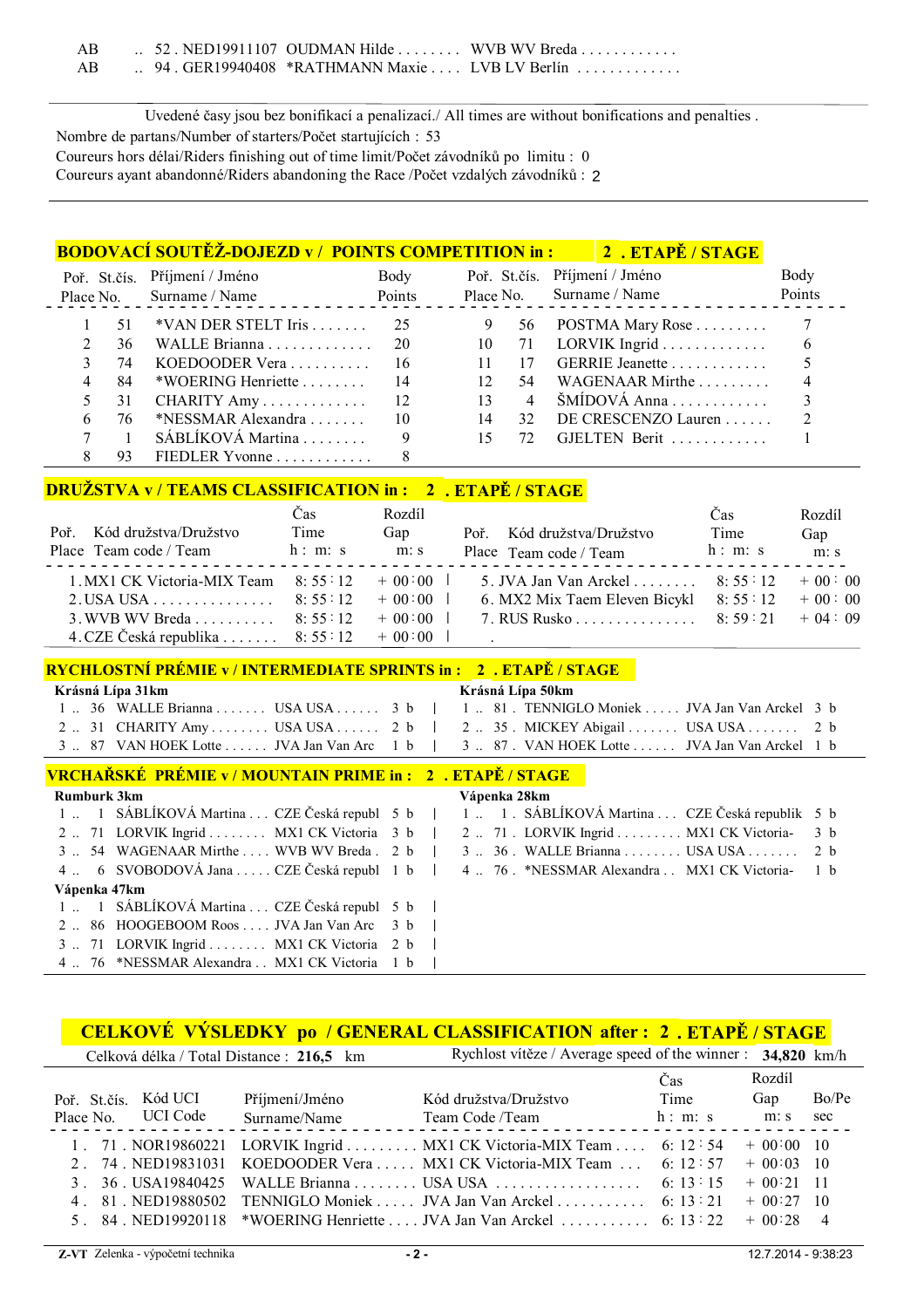| 6.          | 31. USA19761125     | CHARITY Amy  USA USA                                     | 6: $13:26$ | $+00:32$  | $\overline{2}$ |
|-------------|---------------------|----------------------------------------------------------|------------|-----------|----------------|
| $7_{\cdot}$ | 16. GBR19771010     | OLIVER Tamina MX2 Mix Taem Eleven Bicykl Kří             | 6: 13: 29  | $+ 00:35$ | 2              |
| 8.          | 87. NED19910808     | VAN HOEK Lotte JVA Jan Van Arckel 6: 13:29               |            | $+ 00:35$ | $\overline{2}$ |
| 9.          | 76. SWE19940623     | *NESSMAR Alexandra MX1 CK Victoria-MIX Team              | 6: $13:31$ | $+ 00:37$ |                |
| $10$ .      | 86. NED19820816     | HOOGEBOOM Roos JVA Jan Van Arckel 6: 13:31               |            | $+ 00:37$ |                |
| 11.         | 51. NED19921006     | *VAN DER STELT Iris . WVB WV Breda 6: 13:40              |            | $+00:46$  | 10             |
| 12.         | 35. USA19900703     |                                                          | 6: $13:51$ | $+ 00:57$ | 2              |
| 13.         | 1. CZE19870527      | SÁBLÍKOVÁ Martina  CZE Česká republika  6: 13:56         |            | $+ 01:02$ |                |
| 14.         | 72. NOR19870725     | GJELTEN Berit  MX1 CK Victoria-MIX Team                  | 6: $13:56$ | $+ 01:02$ |                |
| $15$ .      | 53. NED19900714     | HOEKE Geerte WVB WV Breda                                | 6: $13:56$ | $+ 01:02$ |                |
| $16$ .      | 54. NED19870730     | WAGENAAR Mirthe  WVB WV Breda                            | 6: $14:00$ | $+ 01:06$ |                |
| 17.         | 6. CZE19820611      | SVOBODOVÁ Jana  CZE Česká republika                      | 6: $14:17$ | $+ 01:23$ |                |
| 18.         | 75. SWE19891112     | SJÖBLOM Linnea MX1 CK Victoria-MIX Team                  | 6: $14:17$ | $+ 01:23$ |                |
| 19.         | 56. NED19840824     | POSTMA Mary Rose WVB WV Breda                            | 6: $14:41$ | $+ 01:47$ |                |
| $20$ .      | 93. GER19861115     | FIEDLER Yvonne LVB LV Berlín                             | 6:14:56    | $+ 02:02$ |                |
| $21$ .      | 55. NED19830806     | KLOK Ines WVB WV Breda                                   | 6: $14:57$ | $+ 02:03$ |                |
| $22$ .      | 4. CZE19890410      | ŠMÍDOVÁ Anna CZE Česká republika                         | 6: $15:05$ | $+ 02:11$ |                |
| 23.         | 33. USA19881128     |                                                          | 6: $15:24$ | $+ 02:30$ | $\mathbf{1}$   |
| 24.         | 17. NZL19750305     | GERRIE Jeanette MX2 Mix Taem Eleven Bicykl Kří           | 6: 15: 25  | $+ 02:31$ |                |
| 25.         | 15. CZE19800520     | LOUBKOVÁ Ivana MX2 Mix Taem Eleven Bicykl Kří            | 6: $15:25$ | $+ 02:31$ |                |
| 26.         | 2. CZE19840629      | NECKÁŘOVÁ Zuzana  CZE Česká republika                    | 6: $15:40$ | $+ 02:46$ | 2              |
| 27.         | 57. GBR19870721     | EWING Anne WVB WV Breda                                  | 6: $15:42$ | $+ 02:48$ |                |
| 28.         | 47. RUS19950525     | *NESTEROVA Valentina . RUS Rusko                         | 6: $16:01$ | $+ 03:07$ | $\mathbf{1}$   |
| 29.         | 73. NOR19730922     | NATHOLMEN Thrude MX1 CK Victoria-MIX Team                | 6: $16:05$ | $+ 03:11$ |                |
| 30.         | 82. NED19910127     | SPOOR Winanda JVA Jan Van Arckel                         | 6:16:05    | $+ 03:11$ |                |
| 31.         | 78. NOR19810519     | GUNVALDSEN Janicke . MX1 CK Victoria-MIX Team            | 6:16:16    | $+ 03:22$ |                |
| 32.         | 77. ITA19870319     | BUSSI Vittoria MX1 CK Victoria-MIX Team                  | 6:16:16    | $+ 03:22$ |                |
| 33.         | 34. USA19920810     |                                                          | 6: $16:25$ | $+ 03:31$ |                |
| 34.         | 7. CZE19860109      | MACHAČOVÁ Jarmila . CZE Česká republika                  | 6:16:56    | $+ 04:02$ |                |
| 35.         | 8. CZE19830420      | HAVLÍKOVÁ Pavla  CZE Česká republika                     | 6:17:03    | $+ 04:09$ | 3              |
| 36.         | 42. RUS19881112     |                                                          |            | $+ 05:29$ |                |
| 37.         | 43. RUS19910713     | MALAKHOVA Lidia  RUS Rusko  6: 20:07                     |            | $+ 07:13$ |                |
| 38.         | 32. USA19900903     | DE CRESCENZO Lauren. USA USA                             | 6:27:27    | $+ 14:33$ |                |
| 39.         | 3. CZE19800322      | RŮŽIČKOVÁ Martina  CZE Česká republika                   | 6:28:39    | $+ 15:45$ |                |
| 40.         | 85. NED19940810     | *BECKERINGH Nike  JVA Jan Van Arckel  6:28:42            |            | $+ 15:48$ |                |
| 41.         | 13. CZE19880523     | KUČEROVÁ Božena  MX2 Mix Taem Eleven Bicykl Kří 6: 30:05 |            | $+ 17:11$ |                |
|             | 42. 83. NED19900729 | BLOEM Judith JVA Jan Van Arckel 6: 30:30                 |            | $+ 17:36$ |                |
| 43.         | 92. GER19841010     | NITSCHKE Manuela  LVB LV Berlín                          | 6:32:08    | $+ 19:14$ |                |
| 44.         | 41. RUS19880122     | ROMANYUTA Evgenia RUS Rusko                              | 6:32:27    | $+ 19:33$ | P20            |
| 45.         | 45. RUS19930124     | *BELEVANTSEVA Svetla RUS Rusko                           | 6:39:54    | $+ 27:00$ |                |
| 46.         | 14. CZE19961104     | *BODLÁKOVÁ Anna  MX2 Mix Taem Eleven Bicykl Kří          | 6:40:24    | $+27:30$  |                |
| 47.         | 46. RUS19951223     |                                                          | 6:40:53    | $+27:59$  |                |
| 48.         | 11. CZE19880518     | ŠULCOVÁ Eliška MX2 Mix Taem Eleven Bicykl Kří            | 6:40:56    | $+ 28:02$ |                |
| 49.         | 5. CZE19960401      | *ZDRÁHALOVÁ Nikol . CZE Česká republika                  | 6: 41: 37  | $+ 28:43$ |                |
| $50$ .      | 12. CZE19770929     | DOLEŽALOVÁ Hana  MX2 Mix Taem Eleven Bicykl Kří          | 6:42:15    | $+29:21$  |                |
| $51$ .      | 44. RUS19930829     |                                                          | 6:46:42    | $+ 33:48$ |                |
|             |                     |                                                          |            |           |                |

# **DRUŽSTVA po / TEAMS CLASSIFICATION after : 2 . ETAPĚ / STAGE**

| Poř. Kód družstva/Družstvo<br>Place Team code / Team h: m: s                                | Čas<br>Time | Rozdíl<br>Gap<br>m: s | Poř. Kód družstva/Družstvo<br>Place Team code/ Team                                                        | Čas<br>Time<br>h: m: s | Rozdíl<br>Gap<br>m: s |
|---------------------------------------------------------------------------------------------|-------------|-----------------------|------------------------------------------------------------------------------------------------------------|------------------------|-----------------------|
| 1. MX1 CK Victoria-MIX Team $18:39:42 + 00:00$<br>2. JVA Jan Van Arckel  18:40:28 $+$ 00:46 |             |                       | 5. CZE Česká republika $\ldots$ 18: 43: 18 + 03: 36<br>6. MX2 Mix Taem Eleven Bicykl $18: 44: 21 + 04: 39$ |                        |                       |
| 3. USA USA 18: $40:47 \quad +01:05$<br>4. WVB WV Breda 18: 41: 46 $+$ 02: 04                |             |                       | 7. RUS Rusko 18: 52: 11 + 12: 29                                                                           |                        |                       |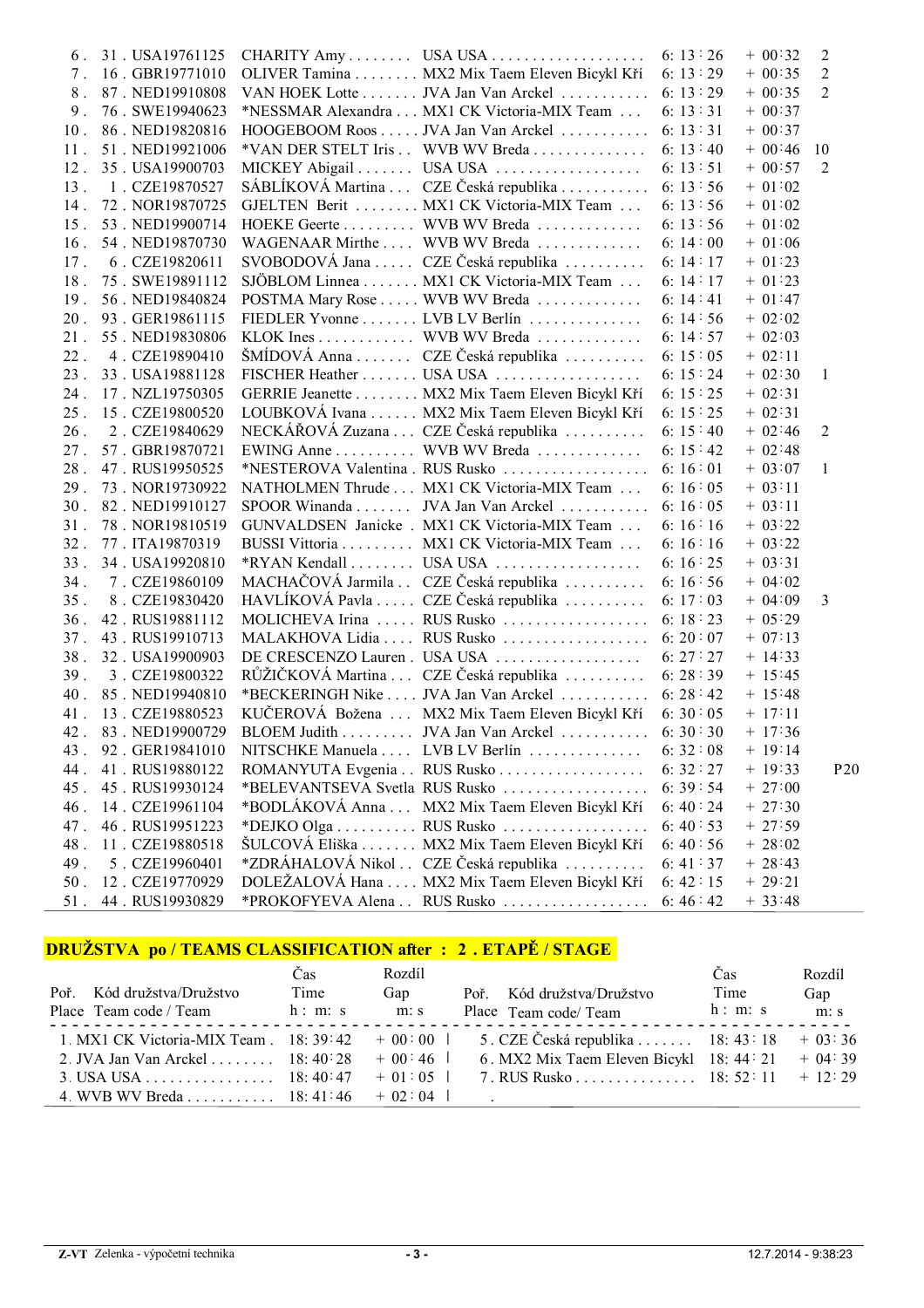|                |                      |                  | <b>BODOVACÍ SOUTĚŽ / POINTS COMPETITION Oranžový trikot / Orange jersey</b> | (Prvních 10 závodníků.) |
|----------------|----------------------|------------------|-----------------------------------------------------------------------------|-------------------------|
|                | Poř. St.čís. Kod UCI | Příjmení / Jméno | Kód družstva / Družstvo                                                     | Body                    |
|                |                      |                  | Place No. UCI Code Surnme / Name Team Code / Team Points Points             |                         |
|                |                      |                  |                                                                             |                         |
|                |                      |                  | 74 NED19831031 KOEDOODER Vera  MX1 CK Victoria-MIX Team  36                 |                         |
|                |                      |                  | 3 71 NOR19860221 LORVIK Ingrid  MX1 CK Victoria-MIX Team  31                |                         |
| $4 \quad$      |                      |                  |                                                                             |                         |
|                |                      |                  |                                                                             |                         |
|                |                      |                  |                                                                             |                         |
|                |                      |                  | 76 SWE19940623 *NESSMAR Alexandra  MX1 CK Victoria-MIX Team  19             |                         |
| 8.             |                      |                  | 81 NED19880502 TENNIGLO Moniek JVA Jan Van Arckel 17                        |                         |
| 9 <sup>1</sup> |                      |                  | 16 GBR19771010 OLIVER Tamina  MX2 Mix Taem Eleven Bicykl Kříž. 12           |                         |
|                |                      |                  | 10 – 1 CZE19870527 SÁBLÍKOVÁ Martina  CZE Česká republika  11               |                         |

# **VRCHAŘSKÁ SOUTĚŽ / MOUNTAINS CLASSIFICATION . . Modrý trikot / Blue jersey**

|                | Poř. St.čís. Kód UCI<br>Place No. UCI Code | Příjmení / Jméno<br>Surnme / Name | Kód družstva / Družstvo<br>Team Code / Team                      | Body<br>Points |
|----------------|--------------------------------------------|-----------------------------------|------------------------------------------------------------------|----------------|
|                |                                            |                                   | 1 1 CZE19870527 SÁBLÍKOVÁ Martina  CZE Česká republika  25       |                |
|                |                                            |                                   | 2 71 NOR19860221 LORVIK Ingrid  MX1 CK Victoria-MIX Team  17     |                |
|                |                                            |                                   | 86 NED19820816 HOOGEBOOM Roos JVA Jan Van Arckel 7               |                |
|                |                                            |                                   |                                                                  |                |
|                |                                            |                                   |                                                                  |                |
|                |                                            |                                   | 6 74 NED19831031 KOEDOODER Vera  MX1 CK Victoria-MIX Team  3     |                |
|                |                                            |                                   | 7 76 SWE19940623 *NESSMAR Alexandra  MX1 CK Victoria-MIX Team  2 |                |
| 8              |                                            |                                   |                                                                  |                |
| 9 <sup>1</sup> |                                            |                                   | 6 CZE19820611 SVOBODOVÁ Jana  CZE Česká republika                |                |

# **NEJLEPŠÍ ZÁVODNICE DO 23 LET po / BEST UNDER 23 after : 2 . ETAPĚ / STAGE**

|                   |                                                                                                                                                                                                                                      |                  | první 3 závodnice                                                         |          |          |
|-------------------|--------------------------------------------------------------------------------------------------------------------------------------------------------------------------------------------------------------------------------------|------------------|---------------------------------------------------------------------------|----------|----------|
|                   | Poř. St.čís. Kód UCI                                                                                                                                                                                                                 | Příjmení / Jméno | Kód družstva/Družstvo                                                     | Čas/Time | Roz/Gap  |
|                   | Plac No. UCI Code                                                                                                                                                                                                                    | Surname / Name   | Team Code / Team                                                          | h: m: s  | h: m: s  |
|                   |                                                                                                                                                                                                                                      |                  |                                                                           |          |          |
|                   |                                                                                                                                                                                                                                      |                  | 2. 76. SWE19940623 *NESSMAR Alexandra  MX1 CK Victoria-MIX Team  6: 13:31 |          | $+00.09$ |
|                   |                                                                                                                                                                                                                                      |                  |                                                                           |          | $+00:18$ |
| <b>CONTRACTOR</b> | <u>in the second contract of the second contract of the second contract of the second contract of the second contract of the second contract of the second contract of the second contract of the second contract of the second </u> |                  |                                                                           |          |          |

#### **ROZDĚLENÍ TRIKOTŮ po / PRESENTATION JERSEY after : 2 . ETAPĚ / STAGE**

| Žlutý trikot / Yellow jersey 71. NOR19860221. LORVIK Ingrid MX1 CK Victoria-MIX Team |
|--------------------------------------------------------------------------------------|
| Oranžový trikot / Orange jersey: 36. USA19840425. WALLE Brianna. USA USA             |
| Modrý trikot / Blue jersey 1. CZE19870527. SÁBLÍKOVÁ Martina CZE Česká republika     |
| Bilý trikot / White jersey 84. NED19920118. *WOERING Henriette JVA Jan Van Arckel    |